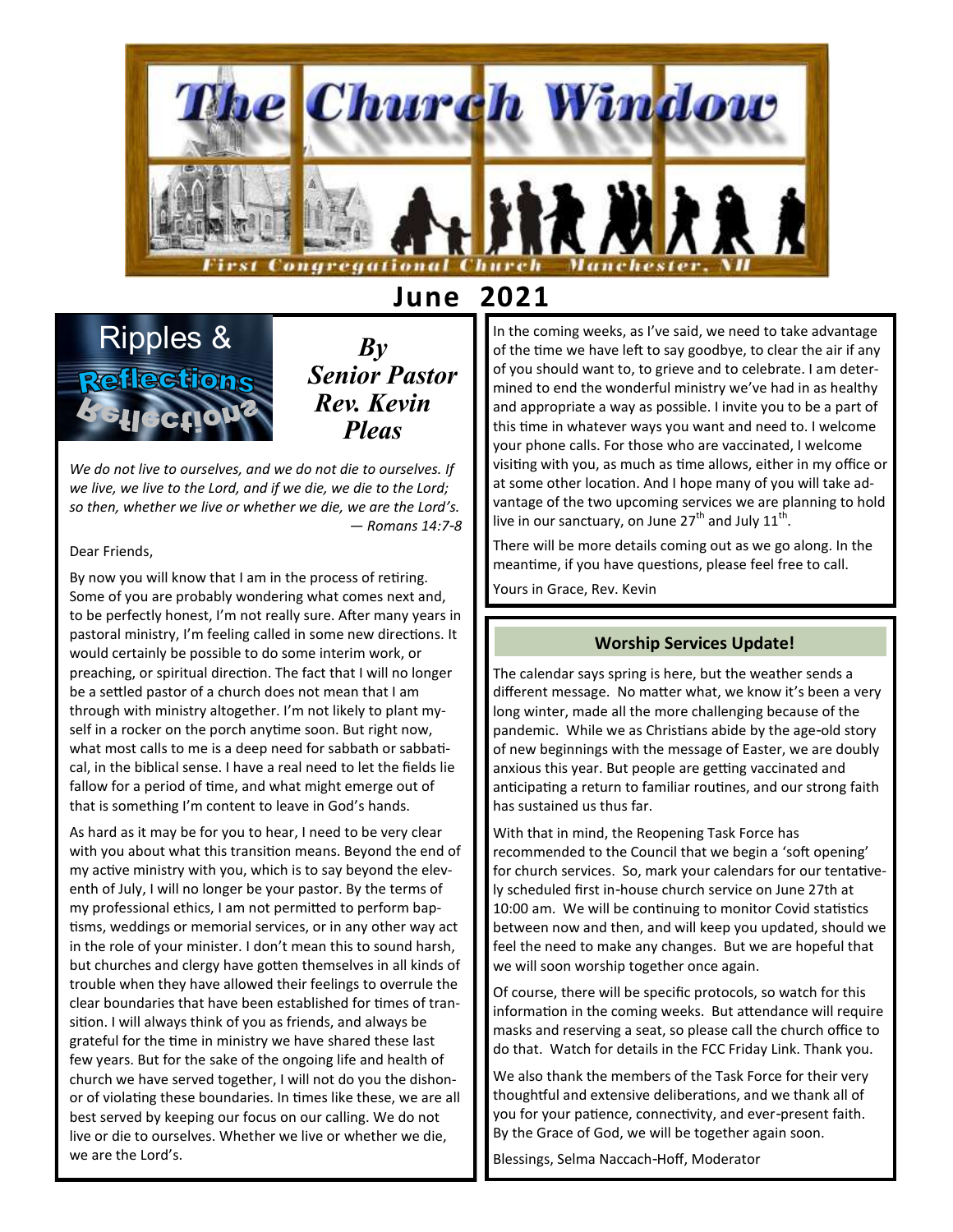# Senior Moments **With Rev. Barbara Papagian**



By the time you receive this newsletter, I will be ordained as your Associate Pastor. You also will know that Kevin will be retiring this Summer.

I don't know at this writing what the plans are going forward. But I do know this. We are a strong congregation and a hard working congregation and we will continue forward with determination and love. God is with us and His Holy Spirit will be leading us through our time

of transition and into a new chapter in the life of our church.

I promise you that I will be here and available during this transition, and I know I can count on you all to keep moving forward with all that you do within the church and your outreach projects in the community. These transitions are not easy and I think the best thing we can do for each other is carry on doing just what we have been doing and be ready to welcome any new people that come aboard.

We will miss Kevin and wish him the best on this new chapter in his life and now we will be starting a new chapter with a new minister and the excitement of opening up our church again and seeing each other in person. There will still be some restrictions, but I look forward to the "in person" as opposed to computer screen.

We will survive this change and I urge you all to keep in mind these words from Philippians 4:6-7. "Do not be anxious about anything, but in everything by prayer and supplication with thanksgiving let your requests be made known to God. And the peace of God, which surpasses all understanding, will guard your hearts and your minds in Christ Jesus."

Rev. Barbara Papagian, Associate Pastor

# **Children & Youth Ministries News**



Hello families! Sunday, June 6<sup>th</sup> will be Scholarship Sunday and would have been children's Sunday if we were meeting in person! This would have been the day that our third graders receive their bible. We want to acknowledge the students who would have received Bibles last year, if it were not for covid. We do not want to let this important milestone to go unrecognized! On June  $6<sup>th</sup>$ , we will be announcing the names of those children who will be receiving their bibles this year; and we aim to be able to present their bibles to them, in person, this September (fingers crossed!).

On that note – we are starting to plan church school for this fall! With the ever changing situation of covid – we are not certain what church school will look like but we are on the ground running. If you are interested in teaching any age level, please reach out to Kelda and let her know that you are interested! Teachers are the cornerstone of the children's program and we would be so happy to have you involved! You can email Kelda at [kyork@fccmanchesternh.org](mailto:kyork@fccmanchesternh.org) Have a WONDERFUL summer!

**Friday Link Submissions Needed:** We are looking for your stories, photos, favorite poems, appropriate jokes, favorite



bible passages, book recs., etc.! Please consider contributing to our *Friday Link* Newsletter. You can remain anonymous, too, if you'd like. Email your submissions to Rev. Barbara at BPapagian@fccmanchesternh.org.

## **Cards and Cupcakes for Barbara!**

Reverend Barbara Papagian, her Member in Discernment Committee, and Office Staff, shared fancy and delicious cupcakes to celebrate Barbara's Ordination that took place on Sunday, May 16th on Zoom.

At the ordination, Barbara received gifts from the church. At the conclusion of the ordination service, a stole for her to wear and a pink quartz bracelet were presented.

Members of the congregation sent congratulatory cards and they were presented to her on Tuesday (5/18). She was also given a beautiful floral arrangement to accompany her cards and cupcakes! Thank you to all who participated!



## **\*June Committee Meetings Announced\***

- **· Tues., June 1st—Membership Committee**
- **· Mon., June 7th 9:30AM—Senior Fellowship Board**
- **· Mon., June 7th 7PM—Deacons' Board Meeting**
- **· Weds., June 9th 7PM—Outreach Committee Meeting**
- **· Tues., June 8th 1PM—Connecting the Congregation**
- **· Tues., June 8th 6PM—Church Council Meeting**
- **· Sun., June 13th 1PM—Open & Affirming Committee**
- **· Mon., June 14th 6PM—Stewardship Committee**
- **· Mon., June 21st 6:30PM—Church Trustees' Meeting**
- **· Weds., June 23rd 6:00PM—Reopening Task Force**
- **· TBA: CYM & Teachers' Meetings**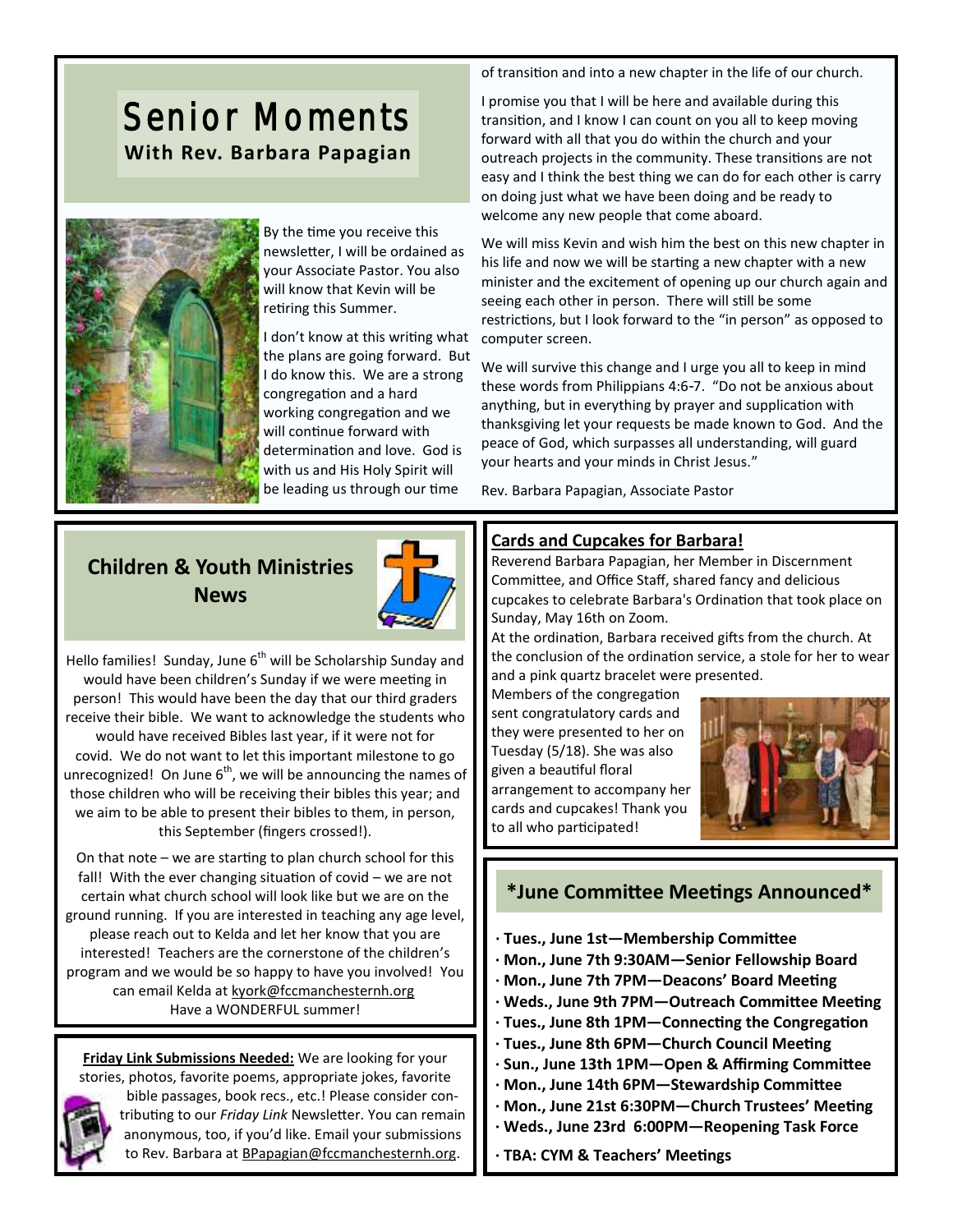

# **News from FCC Outreach**

June 2021



## *Father' Day Tools Sunday*  **is June 20th!**



If you would like to give a donation in honor of a father or paternal figure, please see the donation form on the last page of this newsletter. Please fill it out and return to the church office by June

11th. If you would like to include a picture of the loved one you honored with your donation, please send it to Adam Peithmann. It will be included in the Father's Day Online Worship Service.

# **Church World Service Mother's Day Blanket Update**

**Our Congregation donated a total of \$580 to the blanket fund this Mother's Day! The Outreach Committee thanks you all for your Generosity.**





**FCC packed up 155 dresses, skirts and panties for disadvantaged girls!**



It takes a village! The FCC Sewers were all part of a collection of 1500 dresses and skirts heading for Kenya this month!





## **\*Children's Book Drive for Elliot Hospital\* Donations accepted thru June 6th, 2021**

## **"Children are made readers on the laps of their**

**parents." - Emilie Buchwald**

**The Outreach Committee is sponsoring a children's book drive to benefit the Elliot Hospital's family/ children outreach program. This program provides free NEW BOOKS to families of children from birth to age 5 to foster reading and learning skills.** 

Follow these easy steps to participate;

- Purchase a NEW BOOK suitable for ages birth age 5. Drop off the book to the church office.
- If ordering a book online, have the book sent to the church. Address to:

Outreach Committee First Congregational Church 508 Union Street Manchester, NH 03104



Outreach Matching Grant: For every book donated the Outreach Committee will purchase 2 new books.

The Outreach Committee is excited to partner with the Elliot Hospital as we look forward to finding different ways to extend our community outreach.

**"A book is a gift you can open again and again" - Garrison Keillor**



In this fun take on our Bible/Book Study, we will discuss a movie we watched during the week. Each Friday we will choose the next movie to watch from a list we have made. If you would like to join us, we meet via zoom, so call Barbara Papagian at the church office (625-5093) to be included on the invitation list. We will be voting via email for the movie to watch each week, so let me know if you are interested. Also, if you have any suggestions for appropriate movies, let me know. Feel free to join in all sessions or just the ones that interest you.

Have fun watching movies, eating popcorn, and joining in the movie discussion with some fun people!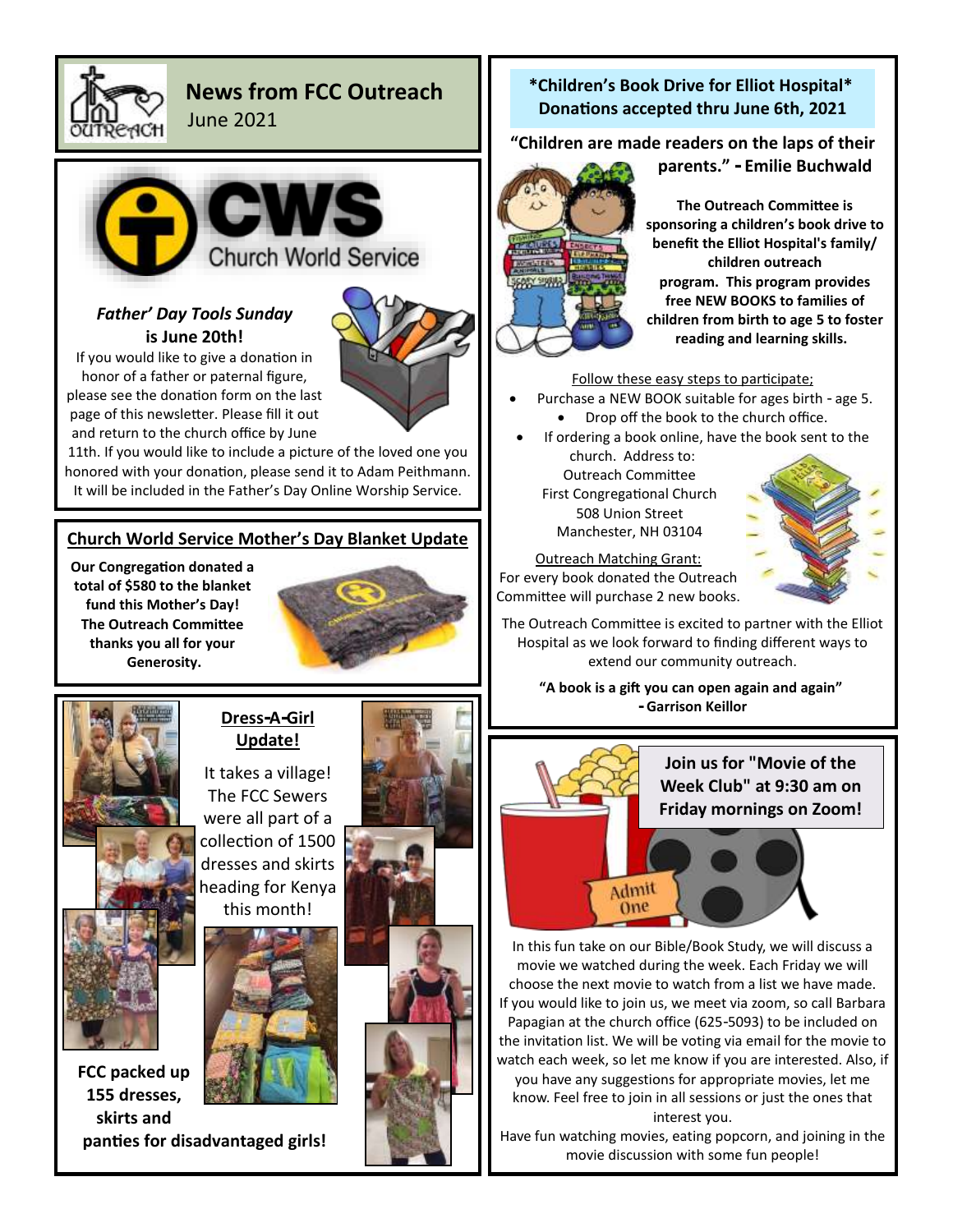

# **Open and Affirming Committee News**

June 2021

**"Remind us, O God, that you have not given us a spirit of fear, but you have given us a spirit of power and love…**

## **You have called us to be courageous and stand strong, knowing that your power is on display in our lives." -Rev. Barbara Papagian, April 2021**

These words from a recent prayer shared by our newly ordained and installed Associate Pastor Barbara Papagian, challenges all of us to express our faith with conviction and action. Barbara's

faith journey and her path to ordained ministry offer us inspiration and direction. She has continued to learn, grow, and answer God's call to live out her faith and "stand strong." We give thanks for her service, leadership, and example of

steadfast, active faith; and extend warmest congratulations.



In keeping with Barbara's prayer and God's call to us, selected elements of the **June 13th** worship service will highlight **Pride Month**, to reaffirm the promises of FCC's Open and Affirming Covenant and remind each of us to embody the

"spirit of power and love," and "to be courageous and stand strong."

Our faith community will stand strong and be represented with a booth at the **Queen City Pride Festival,** to be held at **Arms Park on Saturday, June 19th, from 12 - 6 pm.** We invite FCC folks to volunteer for the event. If you are interested in helping out for an hour or 1.5 hour shift, please call Carol Soucy 603-591

-6387; email [carolsoucy@comcast.net,](mailto:carolsoucy@comcast.net) or contact Lauren Henderson in the church office. A sign-up sheet will also be posted on the church office window. We appreciate the support and assistance we've received from the Membership Committee. They are preparing print give-aways and FCC labeled water bottles for that day. The QCP organizing committee has established Covid-19 protocols. If you sign up as a volunteer, committee members will review the plans QCP has established for the safety of all.

Special thanks to Linda, Lauren, Adam, and Jeffrey Frye for their efforts in support of the Mark Miller *Draw the Circle Wide* event on May 23. It was exciting to join hands in sponsorship with FCC's Music Ministry, the Outreach Committee, and the Church Council. The free program conveyed our ongoing commitment to reach out to the wider faith community and area organizations. We hope to mirror Mark Miller's passion – to help change the world through music and build God's beloved community - extending welcome and love to all.

Committee members continue to support "Connecting with the Congregation" efforts, and also make regular submissions to the FCC Friday Link. If you're interested in attending a meeting and learning more about the Open and Affirming Committee,

please contact Carol Soucy carolsoucy@comcast.net, 603-591-6387. The summer committee meeting schedule will be published in upcoming Friday Links and on the website calendar.

### **Open and Affirming Committee**

Elizabeth Blood, Jeanine Finefrock, Jeffrey Frye, Karen Hawver, John and Kathy Rowe, and Carol Soucy, Chair

## Women's Connection News June 2021

*You and a friend are invited to attend the 2021 Women's Connection Ninth Mystery Ride!*

ī

**Date:** Saturday, June 5th **Time:** Arrive in the church driveway at 8:45 am. **Estimated time of return:** 3:00 pm. **Destination:** An Outside MYSTERY!!!!???

**Cost:** \$15.00 not including lunch. Lunch will be your own choice, ordered that day at an indoor-outdoor restaurant.

**More information:** Anyone who is planning on going, needs to either be able to drive your own car, or feel comfortable riding with someone. Email either Pam: [blanclp@comcast.net](mailto:blanclp@comcast.net) or Denise: [beau.de@comcast.net](mailto:beau.de@comcast.net) to sign up. Please let them know what your plan is for transportation.

### **BRACELET MAKING WITH TERRI!**

Women's Connection had two small get togethers at Terri Pattee's house in her back yard in May! She had it set up perfectly to make bracelets for the Holly Berry Christmas Fair. We made more than 10 beautiful beaded spring



bracelets that you won't want to miss. There will be more gatherings like this in the future.

**Yes, the fair is happening - mark you calendar for November 20th, 2021!**  Groups are beginning to

get together to make items for the fair. If you have any ideas for projects and would like a group of people to help make it just contact Pam LeBlanc or Peggy Neveu and they will help coordinate it. The fair is not just a Women's Connection event. It is for everyone to participate in one way or another!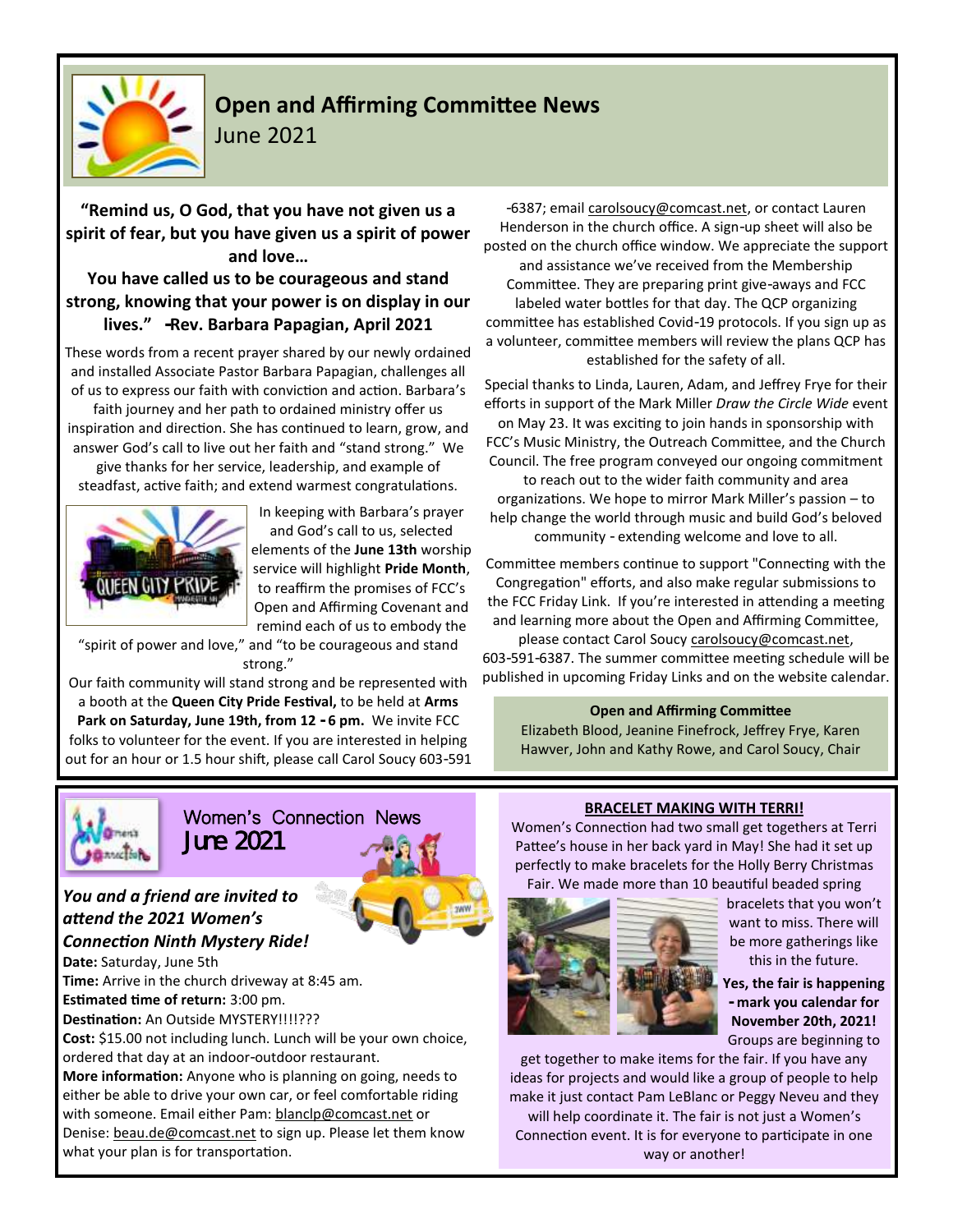

# **News from The H.O.M.E TEAM!**

 *Hands on Mission for Everyone* June 2021 by Liz Verity

# **\* M e a l Tra i n \***  *We Deal in Smiles!!!!!!!*



Last month the meal train said THANK YOU to our volunteers from our FCC family who continue to bake, cook meals, write notes and birthday cards for seniors.

This month we are highlighting some people to whom we are GRATEFUL:

• **Joseph Bifulco,** whose company, Fabri-Kal, donated 150 containers and lids for the Meal Train, after hearing from Linda Bonetti about what the Meal Train does. Thanks to Fabri-Kal, Linda, and Peggy (who usually shops for our containers).

• **Lauren Henderson**, who creates our note cards, and is always willing to go the extra mile to help us out, and always with a smile .

• **Tiny Tot's Preschool in Auburn,** who have donated new books from Scholastics Books, which First Congregational Church will be giving to UpReach Therapeutic Riding Center for the kids ages 8-17 years in their *Resilience Reins* program. This is a program we used to cook a meal or two each session, and we look forward to this program being able to have volunteers take part again soon.



**Thank you to everyone from our church community who help support the Meal Train's efforts in lots of different ways. Peggy and I are so GRATEFUL !**

### The Meal Train continues to:

- Provide Spring Sunshine Bags (soups, muffins and cookies) to give a little TLC to those who need an extra smile.
- Write notes and birthday cards to seniors to keep in touch.
- We continue to provide vegan meals once a week for Sue and John Curtis, as she navigates her chemo treatments on her cancer journey.

• Ask for cookies for the next session of *Caring Connections* at UpReach Therapeutic Riding Center in Goffstown, a program for First Responders!

P.S... When Peggy delivered the 3-week supply of cookies to

UpReach recently, the ecstatic ladies wanted to make sure we "thanked the wonderful cooks!" So **THANKS to all of YOU!**

If you have questions about the Meal Train, please contact: Liz at 603-494-6785... liz-v@comcast.net , or Peggy at 603-483- 8388… [frannys1@aol.com](mailto:frannys1@aol.com) Photo: UpReach Cookie Bag!





## **\* G a r d e n i n g N e w s \***

Work has started on the **Memory Garden**. Bill Jones, Sokhom Sar and I did some weeding and planted the Easter Lilies that were either left at church for that purpose, or were never picked up. We hope to see them bloom again this year.

Two Hydrangea Trees have been ordered from Faulkner's Landscaping and they will be planted in the location of the burning bushes that were removed last year. I am awaiting a date for Faulkner's to deliver and plant the trees. We started spreading mulch on Monday, May 24th. If you would like to help in the garden, please let me know so I can notify you of our plans. Annuals will be purchased and planted, ready for Memorial Day. After that, the garden for this year will be ready for you to spend a quiet moment reflecting on God's

gifts to us, and your precious memories.

Our Memory garden is totally funded by the donations we receive and we are grateful to all who have given in memory or

in honor of a loved one. Donation slips are available in the hallway on the table opposite the Parlor door or you can send a check to First Congregational Church, with the "Memory Garden fund" in the memo line. Should you wish to honor a loved one by your donation please specify their name, which will be recorded in the Memory Book.

**Thanks, Liz ( [liz-v@comcast.net\)](mailto:liz-v@comcast.net) 603-494-6785**

**\* H o l l o w s C o m m u n i t y G a r d e n U p d a t e \*** As soon as I get more info on the dates for cleanup I will send them out to you. I really enjoyed being out there last summer and will miss it this year. They have received a grant which will allow them to have running water and electricity next year GOOD NEWS! Please contact Liz: [liz-v@comcast.net](mailto:liz-v@comcast.net) or 603-494-6785, if you have any questions.



registration link go to: **www.wesleyswayfoundation.org**



**Worship will continue at 10am Sundays throughout 2021.**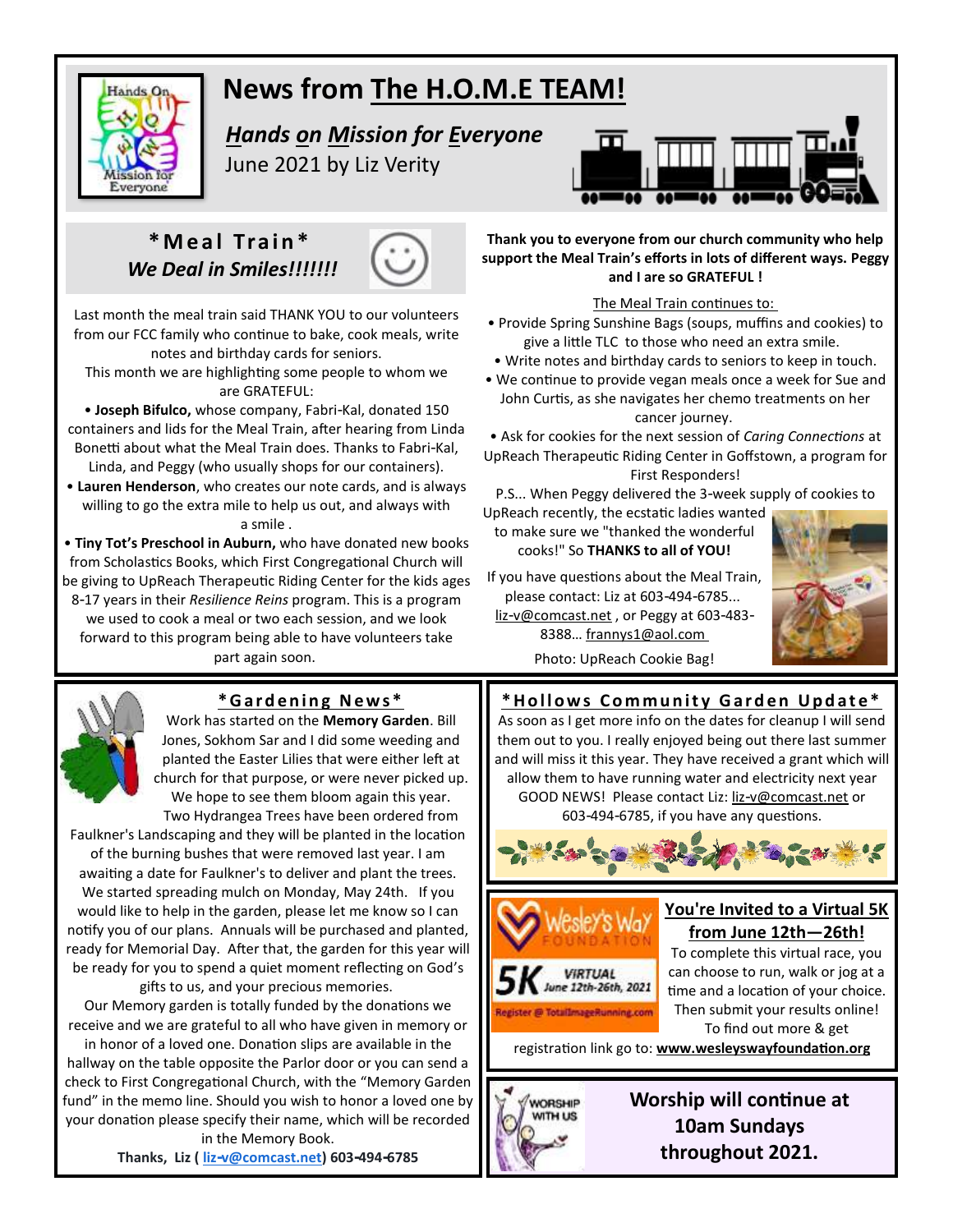## **This month at FCC**

**Activities, dates and times are subject to change. Please refer to the printed calendars by the office or go to www.fccmanchesternh.org**

# **J U N E**

**Tuesday, June 1st** 9:10 AM "9:10 Morning Watch Prayers" on Facebook 6:30 PM Membership Committee Zoom Meeting

### **Wednesday, June 2nd**

9:10 AM "9:10 Morning Watch Prayers" on Facebook **Thursday, June 3rd**

9:10 AM "9:10 Morning Watch Prayers" on Facebook

**Friday, June 4th**

9:30 AM Movie Club on Zoom

### **Saturday, June 5th**

No Church Activities Scheduled

**Sunday, June 6th—Scholarship Sunday** 10:00 AM Worship Service on Facebook

### **Monday, June 7th**

9:10 AM "9:10 Morning Watch Prayers" on Facebook 9:30 AM Senior Fellowship Board Zoom Meeting 7:00 PM Deacons' Board Zoom Meeting

### **Tuesday, June 8th**

9:10 AM "9:10 Morning Watch Prayers" on Facebook 1:00 PM Connecting the Congregation Team Meeting 6:00 PM Church Council Meeting

### **Wednesday, June 9th**

 9:10 AM "9:10 Morning Watch Prayers" on Facebook 7:00 PM Outreach Committee Zoom Meeting

### **Thursday, June 10th**

9:10 AM "9:10 Morning Watch Prayers" on Facebook **Friday, June 11th**

9:30 AM Movie Club on Zoom

### **Saturday, June 12th**

No Church Activities Scheduled

### **Sunday, June 13th**

10:00 AM Worship Service on Facebook

1:00 PM Open & Affirming Committee Zoom Meeting

### **Monday, June 14th**

 9:10 AM "9:10 Morning Watch Prayers" on Facebook 6:00 PM Stewardship Committee Zoom Meeting

### **Tuesday, June 15th**

9:10 AM "9:10 Morning Watch Prayers" on Facebook **Wednesday, June 16th**

9:10 AM "9:10 Morning Watch Prayers" on Facebook

### **Thursday, June 17th**

9:10 AM "9:10 Morning Watch Prayers" on Facebook

## **Friday, June 18th**

9:30 AM Movie Club on Zoom

# **Saturday, June 19th**

*12:00 PM Queen City Pride Festival at Arms Park in Manchester* **Sunday, June 20th—Father's Day**

10:00 AM Worship Service on Facebook

### **Monday, June 21st**

9:10 AM "9:10 Morning Watch Prayers" on Facebook 6:30 PM Church Trustees' Meeting

### **Tuesday, June 22nd**

9:10 AM "9:10 Morning Watch Prayers" on Facebook **Wednesday, June 23rd** 9:10 AM "9:10 Morning Watch Prayers" on Facebook 6:00 PM Church Reopening Task Force Zoom Meeting **Thursday, June 24th** 9:10 AM "9:10 Morning Watch Prayers" on Facebook **Friday, June 25th** 9:30 AM Movie Club on Zoom **Saturday, June 26th** No Church Activities Scheduled **Sunday, June 27th** 10:00 AM Worship Service **Monday, June 28th** 9:10 AM "9:10 Morning Watch Prayers" on Facebook **Tuesday, June 29th** 9:10 AM "9:10 Morning Watch Prayers" on Facebook **Wednesday, June 30th** 9:10 AM "9:10 Morning Watch Prayers" on Facebook

# Church Photo **Directory**

### **PICTURE DIRECTORY FOR FIRST CONGREGATIONAL CHURCH**

By anyone's account, it has been a long time since a pictorial directory was prepared for our church – 15 years to be exact. The Membership

Team is pleased to let you know we are working on a directory that will be distributed this fall. Our 2021 Picture Directory will be a much less formal project, not something where portraits

are taken and you can then order prints from the portrait company. Our intent is to make a simple directory using pictures we take of ourselves so that we can put a face to a name. Here's how it will work. Starting June 14, we are asking Mem-

bers and Friends of First Church to take their own "selfie" pictures and email them to Lauren Henderson in the church

office at: [LHenderson@FCCManchesterNH.org](mailto:lhendersonFCC@yahoo.com) Pictures can be of individuals, couples, or families – it's up to you. If you have problems with this approach, such as an older cell phone or no cell phone at all – you can stop by the church office from 10 to noon during June or July, and Lauren or Linda will gladly take your picture. Just give them a call to let them know you are coming at 625-5093. If that is not convenient for you – please call Bill Jones at 603-860-1236 to discuss coming to your home to take the picture.

If you do not wish to have your picture in the Picture Directory – that's fine – just drop Bill Jones an email to tell him you are not interested – [wjones0615@comcast.net](mailto:wjones0615@comcast.net)

When the directory is finished, we will ask people to pick up a copy during worship or at the church office, as this will save us the expense of having to mail them out. The Membership Team will also help in delivering the directories to those people who cannot pick them up. Your cooperation in making this project a reality is most appreciated!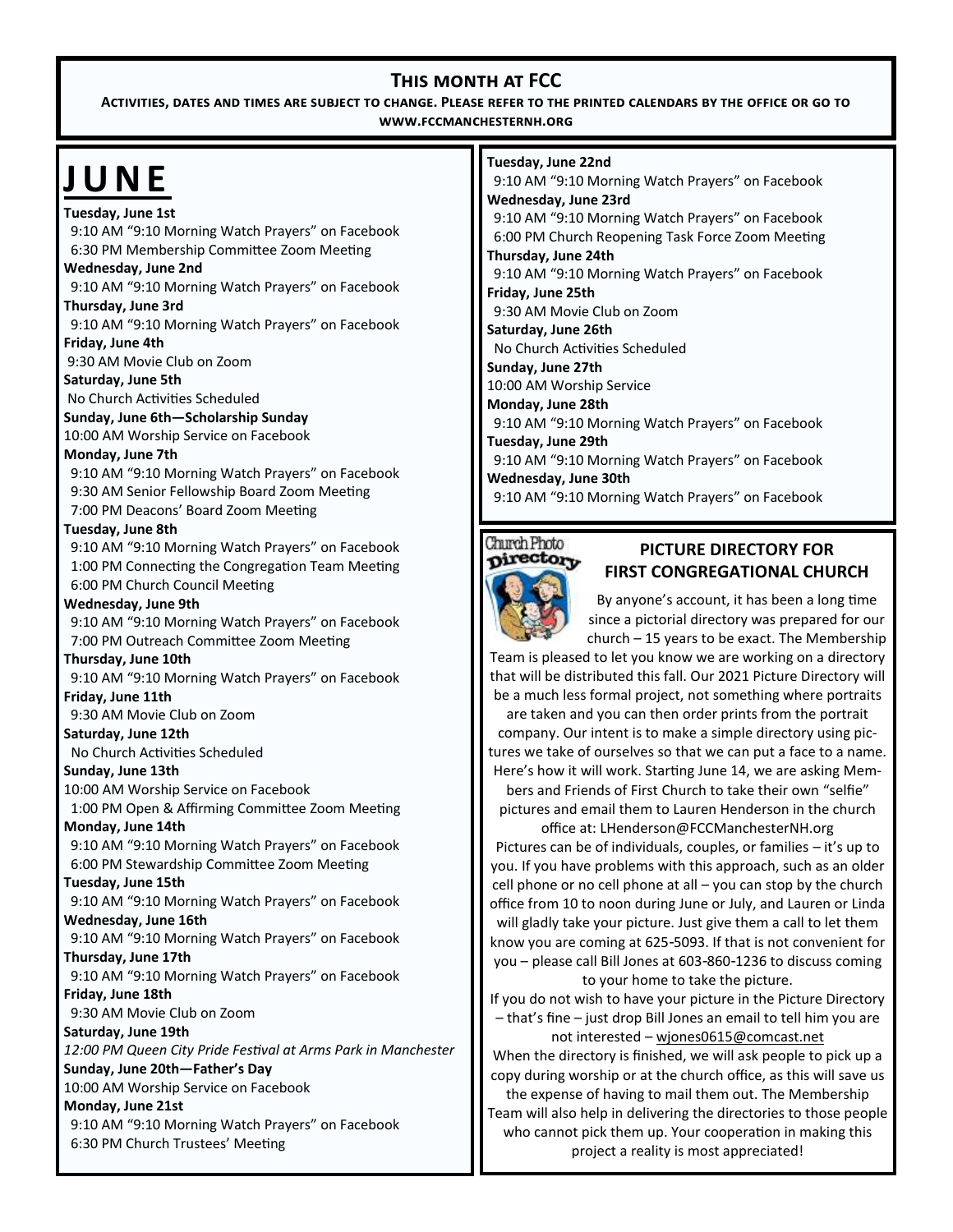| <b>Fathers Day Tools Sunday</b><br><b>June 20th, 2021</b><br>D SERVICI                                                                                                                                                                                                                                                                             |
|----------------------------------------------------------------------------------------------------------------------------------------------------------------------------------------------------------------------------------------------------------------------------------------------------------------------------------------------------|
| Please honor your father and paternal caregivers with \$10<br>donations to the Church World Service Father's Day Tools Fund.<br>Donations may be sent to the church office by mail or in person.<br>The traditional CWS Greeting Cards are available in the office and can<br>be picked up in person or mailed to you. Fill out the form below and |
| return it to the church office before Friday, June 11th, 2021.<br>----- "≫                                                                                                                                                                                                                                                                         |
| <b>FATHERS DAY TOOLS SUNDAY ORDER FORM 2021</b><br>(return by 6/11 to receive card & to be in video on 6/20)<br>Donor                                                                                                                                                                                                                              |
| Phone #<br><b>Email</b><br>In Memory of<br>OR:                                                                                                                                                                                                                                                                                                     |
| In Honor of<br>Donation Amount (at least \$10):<br>*Payment must accompany this form.                                                                                                                                                                                                                                                              |
| *Send a photo of your loved one by June 11th to Adam at<br>APeithmann@FCCManchesterNH.org                                                                                                                                                                                                                                                          |